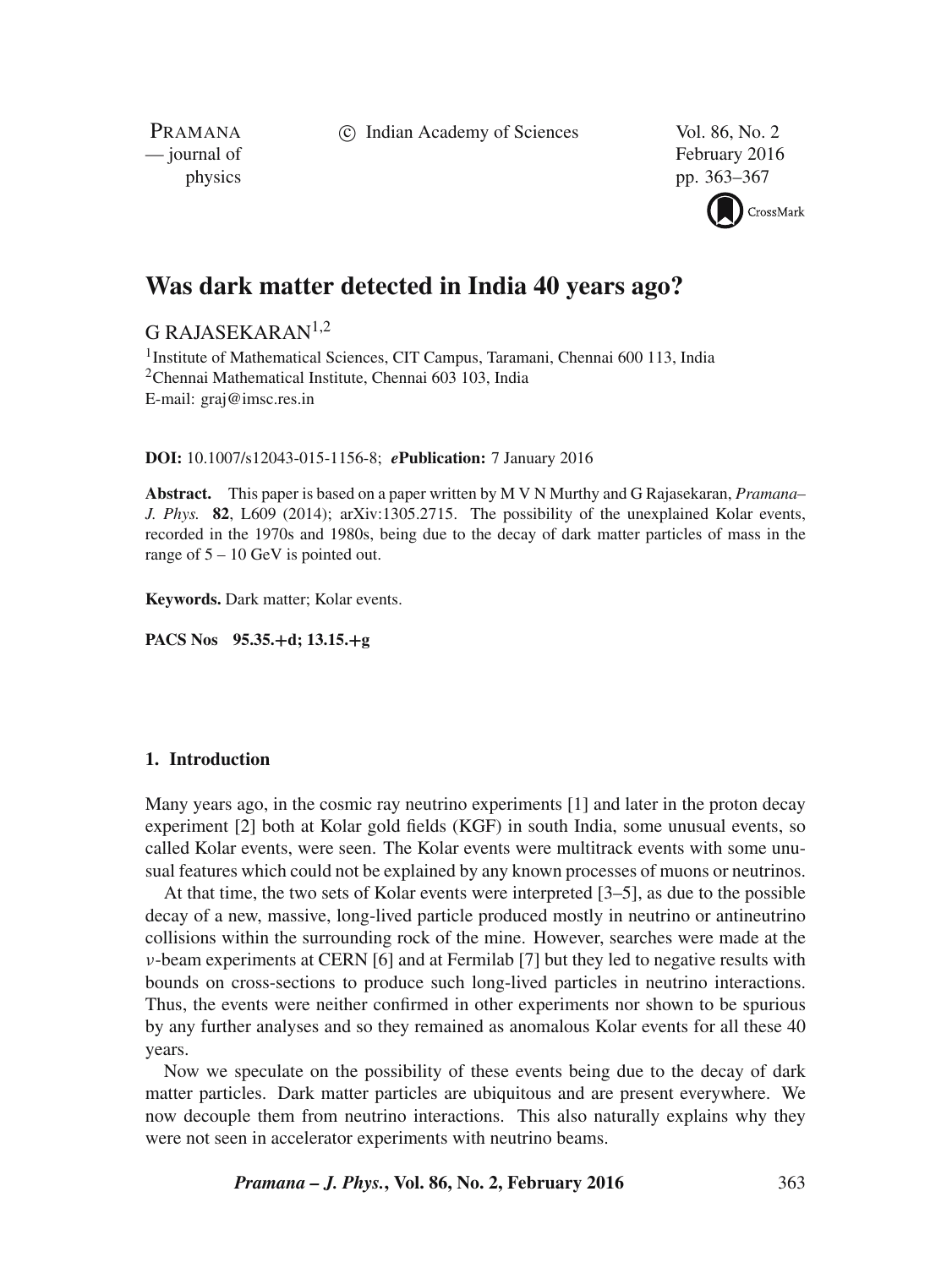# **2. Kolar events**

The Kolar events were recorded over two periods: The first period corresponds to the period starting from the end of 1964. In all, seven neutrino telescopes, with a geometry that is sensitive to horizontal tracks, were installed over a period of two years in a long tunnel at a depth of 2300 m underground. The live time of all detectors combined was more than ten years. The first results on Kolar events from this period were published in 1975 [1]. A few examples of such events recorded by telescopes 1 and 2 at 2300 m depth are shown in figure 1.

The characteristics of the five events reported in 1975 [1] are as follows:

- (1) In the observed decays, the events consisted of two or more tracks with a large opening angle with at least one being a muon as seen from the penetrating power.
- (2) All tracks of an event seemed to originate from a vertex located either in air or in the thin detector materials – based on an extrapolation of projected angles of tracks. This is the most crucial fact about these events which renders them anomalous.
- (3) The ratio of the number of events containing such tracks to the total number of events recorded by the detectors was about 25%.

The second period refers to the experiments set up to look for proton decay at 2300 m depth. Proton decay experiments were done in two phases with a live time of 8.41 y and 5.53 y respectively from 1980 to 1990. During this second period, each of the three events reported in 1986 [2] at a depth of 2.3 km at KGF had a penetrating track and an associated shower. The details of the events are given in table 1.

So, a total of eight anomalous Kolar events were seen. Several theoretical attempts were made [3–5,9,10] to understand the Kolar events. Both sets of events reported in 1975 and 1986 were interpreted as due to the decays of an unstable particle, produced in the rock medium by neutrino interactions, with a lifetime of  $\sim 10^{-8}$  s and with a mass in the range



**Figure 1.** Multitrack (Kolar) events recorded in KGF neutrino detectors in the first period (reproduced from ref. [8] (not to scale)).

#### 364 *Pramana – J. Phys.***, Vol. 86, No. 2, February 2016**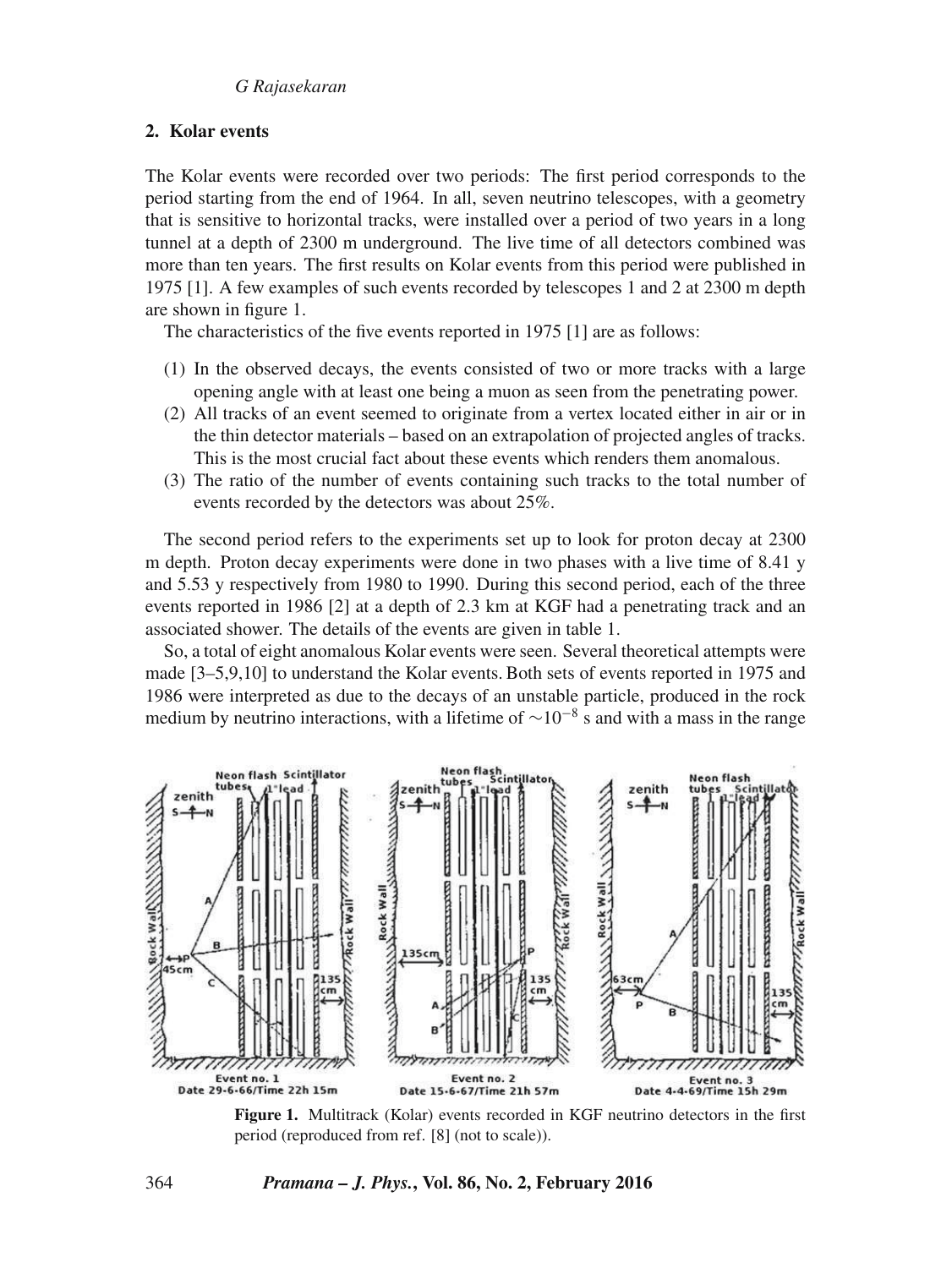*Was dark matter detected in India 40 years ago?*

| Event<br>number | Penetrating<br>track(GeV) | Shower<br>(GeV) | Opening<br>angle $(°)$ | Vertex          |
|-----------------|---------------------------|-----------------|------------------------|-----------------|
|                 | > 1.3                     | > 2.6           | 32                     | Air             |
| $\mathcal{L}$   | > 0.4                     | > 2.5           | 69                     | Air or rock     |
| $\mathcal{R}$   | $\geq 1$                  | > 5             | 41                     | Inside detector |

**Table 1.** Summary of the three events reported in 1986. The track and shower energies are given in GeV.

of 2–5 GeV. The decay of this new particle, in air or in the thin part of the detector, was expected to produce the signature as seen in Kolar events. While the events reported in 1975 were assumed to be due to the decays of a charged particle as there were three visible charged tracks, the later events were interpreted as due to a neutral particle decaying into a muon and possibly an electron, the electron producing the shower.

However, the Kolar events have so far remained an enigmatic puzzle with no conclusive evidence emerging from other such detectors around the world.

# **3. Reinterpretation – Decay of dark matter particles**

We now attempt a reinterpretation of these eight Kolar events as due to the possible decay of a neutral dark matter particle (DMP), at rest, of mass around 5–10 GeV and with a very long lifetime of the order of the lifetime of the Universe, that is  $>10^{10}$  y. Though the existence of dark matter has been established beyond doubt, the nature of DMP is yet to be understood. In particular, not much attention has been paid to the possibility of DMP decays.

In contrast to the earlier interpretation of the Kolar events, we are now disassociating the events from neutrinos interacting in the surrounding rock. The earlier interpretation had an inherent difficulty of explaining the large (25%) production cross-section of the new particle and that difficulty disappears with the DMP interpretation now. The DMP is present everywhere. As DMPs are mostly nonrelativistic, their decays must be isotropic. In the Kolar events, the tracks were seen only in one hemisphere that contains the detector. It is therefore possible that there were other unobserved tracks, particles not going through the detector, that would make the decay isotropic. As a result, the earlier estimates of mass around 2−5 GeV, using visible energy, must be regarded as a lower limit.

Invoking the isotropy of events for DMP decay, it is more likely that the mass of DMP will be in the range of 5–10 GeV of which about 2–5 GeV was deposited in the detectors situated in one hemisphere. Furthermore, these unobserved particles in the decay must be charged in the events reported in 1975 so that it is consistent with the hypothesis of a neutral DMP overall.

We note that the CDMSII Collaboration [11] has recently claimed the observation of three events in a Si detector which are interpreted as due to the nuclear recoil induced by a DMP with a most probable mass of 8.2 GeV. This mass is well within the range that one would estimate from the Kolar events after accounting for isotropy. The announcement of this result, in fact, provided the motivation for us to go back and take a re-look at the Kolar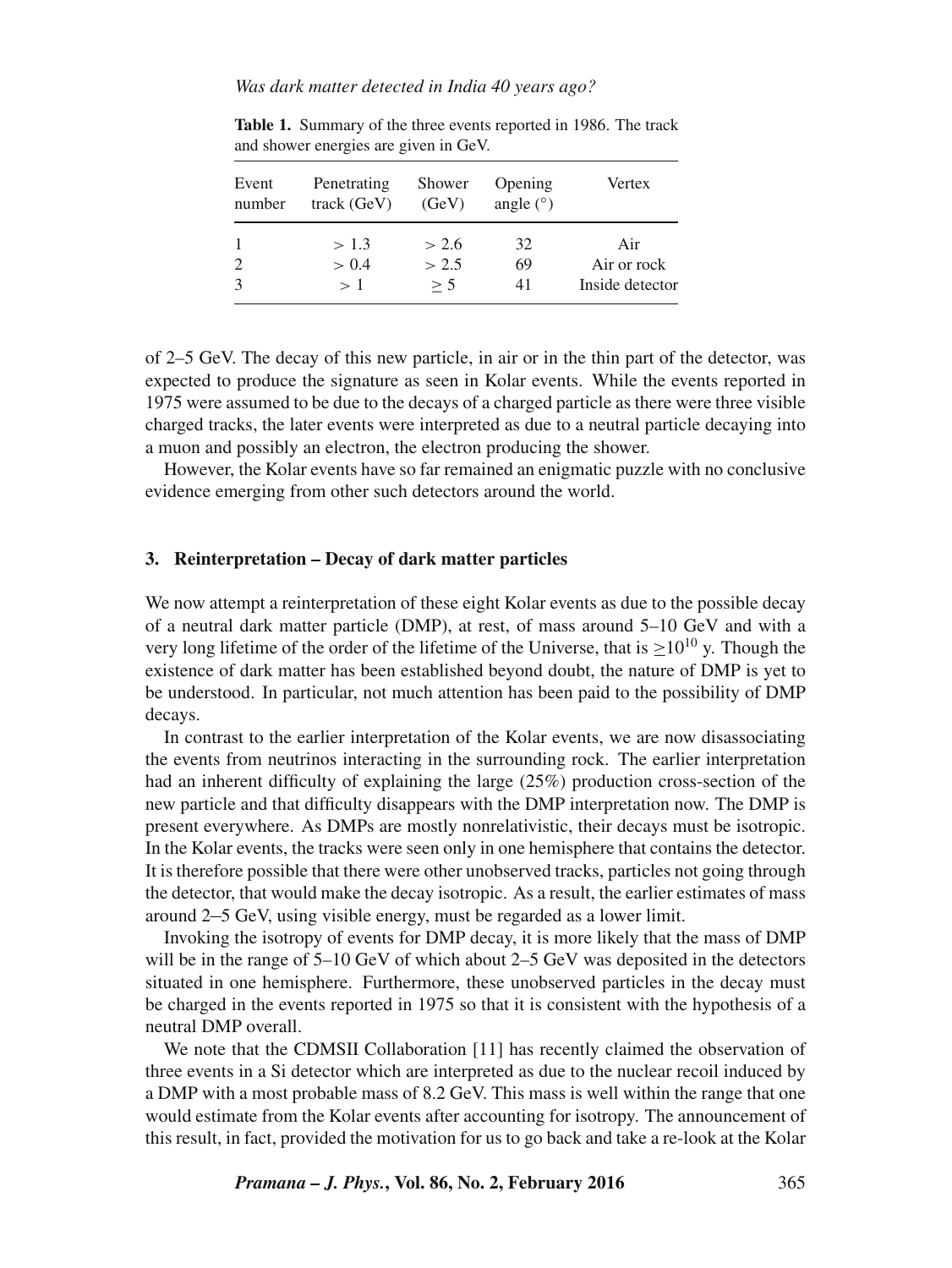# *G Rajasekaran*

events. However, some doubt about the CDMSII events has been cast by the recent results from the large underground Xenon (LUX) experiment [12]. No final word on CDMSII result has, however, been said yet.

We denote the local number density of DMP in the solar system as  $n$ . If the effective volume of the detector chamber sensitive to the decay events of DMP is  $V$ , the mean life of DMP is  $\tau$  and the branching ratio to the decay into visible modes is B, then the rate of decay events seen is given by

$$
R = \frac{nVB}{\tau}.\tag{1}
$$

If we choose  $V = 10 \text{ m } \times 10 \text{ m } \times 10 \text{ m} = 10^9 \text{ cm}^3$ ,  $n = 1/\text{cm}^3$ ,  $B \approx 1$  and  $\tau \approx 10^{10}$ y, we get a rate  $R \approx 0.1$  decays per year.

It is remarkable that such a crude estimate agrees roughly with the order of magnitude of the rate of events seen in Kolar.

One apparent problem with the interpretation of Kolar events as due to DMP decay is its non-observation in other detectors. Earlier searches at CERN and Fermilab proved negative but they were looking for a short-lived particle produced in neutrino interactions at accelerators following early theoretical interpretations based on models which are now discarded. Since these experiments specifically involved neutrino beams interacting with target material inside the detector, the negative result is easily understood.

It is also unlikely that such events could be seen in neutrino detectors such as Super Kamioka (SK) or Sudbury Neutrino Observatory (SNO) as there is no (or very little) air gap between the detector material (water) and the surrounding rock. As such, even if a DMP decays, its signature would be submerged in the huge background of neutrino events unless the back-to-back geometry can be used to isolate such events. Therefore, it may be useful to have a re-look at those events which conform to the isotropy of all decay products.

On the other hand, it is possible that such anomalous events may be seen at MINOS or OPERA, where the detector position is similar to that in KGF experiment – the detector is placed in a chamber with a large air gap between the detector and the rock. However, as the rate is ∼0.1 events a year or less, any non-observation of such events in these detectors may still lie within statistical fluctuations. Nevertheless, the scenario outlined by us in this note should provide motivation for such searches at the existing detectors or in the proposed future underground neutrino detectors like NOVA and INO. The effective volume at INO, due to the size of the proposed chamber, is at least  $10^{11}$  cm<sup>3</sup>. This would immediately increase the rate to 10 events per year.

If our speculation is proved correct it solves two problems in one stroke – interpretation of anomalous Kolar events and the observation of dark matter particle.

A dedicated experiment has to be mounted, in INO as well as elsewhere, to either prove or disprove it. Therefore, we have one more window for searching for DMP provided it decays. Non-observation of the decays may be used to set laboratory-based limits on its lifetime. In fact, the absence of spectacular high-energy decay events, in the past and the present large underground detectors already rules out lifetimes of the order of  $10^{10}$  y or less, for heavy DMPs of mass larger than 100 GeV.